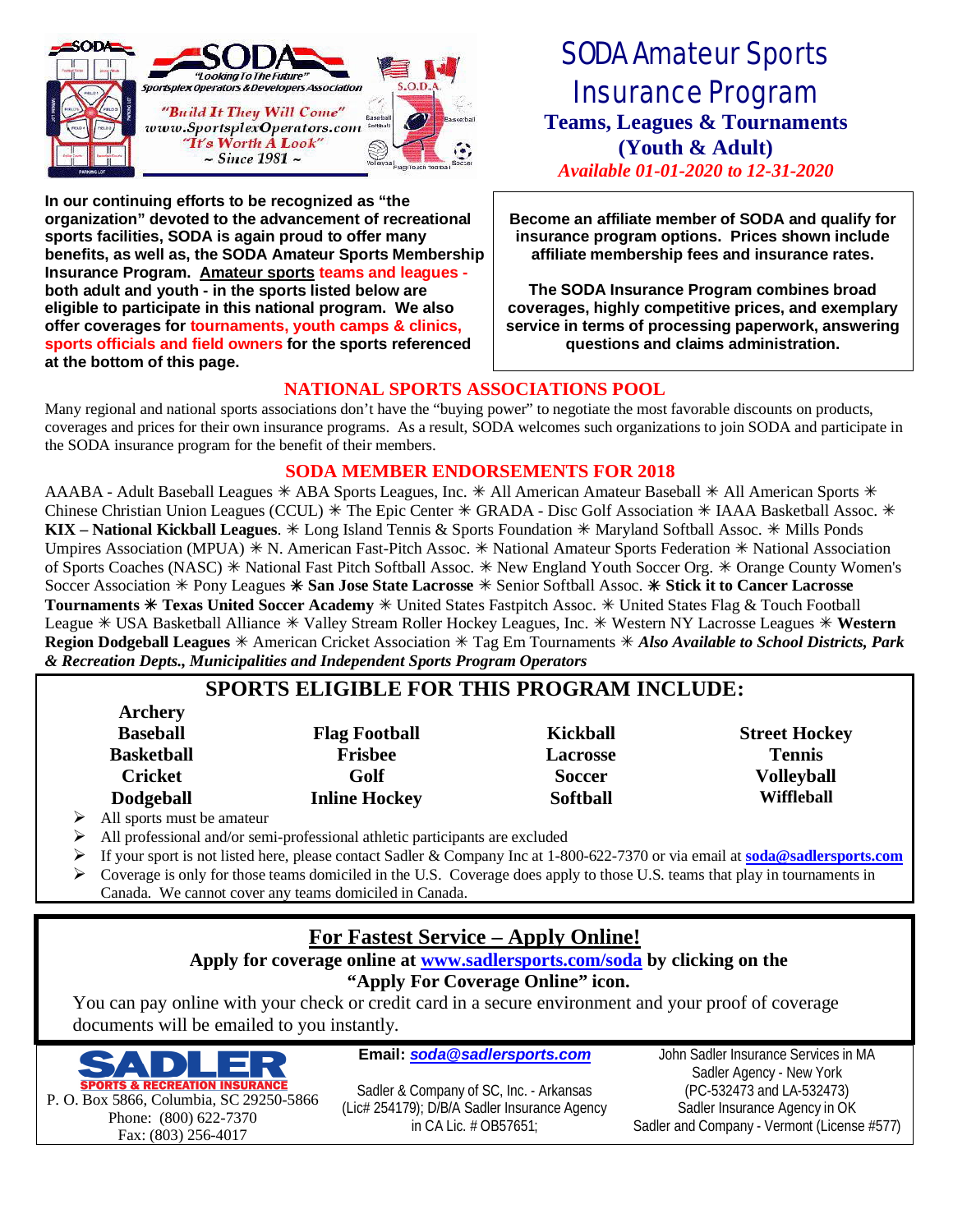

# *SODA Amateur Sports INSURANCE PROGRAM PLAN DESCRIPTIONS* **Available 01-01-2020 to 12-31-2020**

#### **EXCESS ACCIDENT**

- Æ \$100,000 Excess Accident Benefit
- Æ \$5,000 Accidental Death & Dismemberment
- \$250 Per Claim Youth Deductible
- Æ \$500 Per Claim Adult Deductible
- $\blacktriangleright$  Coverage is "excess" which means that other collectible insurance (if any) must first respond before this plan will pay any benefits.
- Covers usual & customary expenses incurred within 52 weeks after the date of the accident. The first expense must be incurred within 90 days of the date of the accident.
- $\rightarrow$  Underwritten by an "A" rated insurance carrier

#### **ALL ADULT SPORTS**

*The limitations shown below apply to Adult Teams & Adult Tournaments, and will apply to all participants of the team regardless of age.* Physical Therapy & Chiropractic Visits 5 - Visit Maximum/\$50 per Visit; Hospitalization - Inpatient & Outpatient - \$1,000 Maximum; Surgeon's Benefits - \$2,500 Maximum; Anesthesia and Assistant Surgeon – Maximum 25% of Surgeon's Benefits; Emergency Room - \$500 Maximum; Physicians Visits - \$50 Maximum Per Visit.

#### **GENERAL LIABILITY**

- Æ \$2,000,000 per "occurrence" Combined Single Limit Bodily Injury and Property Damage, including Products/Completed Operations, Personal and Advertising Injury, Contractual Liability, Independent Contractors and Participant Legal Liability.
- Participant Legal Liability for Adult Sports is limited to \$500,000 when Excess Accident coverage is not purchased and \$2,000,000 when Excess Accident coverage is purchased. A signed waiver/release from the adult participant will be required if Excess Accident coverage is not purchased.
- When the Adult General Liability Only option is chosen (without supporting Excess Accident coverage), a waiver & release form is required; otherwise the coverage for Participant Legal Liability will be voided.
- There is No General Aggregate. The Products/ Completed Operations is subject to a \$2,000,000 Aggregate.
- Æ Only applicable to basketball, inline hockey, lacrosse, street hockey, soccer and dodgeball: Brain Injury provision: \$4,000,000 Aggregate
- Æ \$1,000,000 Damage to Premises Rented to You
- \$5,000 Medical Expense Payments
- Waiver & release forms from all participants (youth and adult) is strongly recommended. (A sample form is attached for your use and reference.)
- $\rightarrow$  Underwritten by an "A" rated insurance carrier
- Notable Exclusions: Sexual Abuse & Molestation, Terrorism and Professional and/or Semi-professional athletic participants.
- **►** Coverage is limited to U.S. based **entities only.**<br>► HIGHER LIMITS ARE AVAILABLE BY AL

#### Æ **HIGHER LIMITS ARE AVAILABLE BY APPLYING ONLINE AT www.sadlersports.com/soda.**

#### **COVERAGE PERIOD FOR EXCESS ACCIDENT& GENERAL LIABILITY**

- ► Conerage & Rates Available From 01-01-2020 to 12-31-2020.
- All coverages for Teams & Leagues, Umpires and Field Owners expire 1 year from effective date of coverage.
- $\blacktriangleright$  Coverage for Tournaments and/or Camps & Clinics will expire on the last date of the event listed on the enrollment form.

#### **TEAMS/LEAGUES**

#### **(All coverages for teams & leagues expire 1 year from effective date of coverage.)**

- Teams and leagues can be insured under the Excess Accident and General Liability coverages as outlined above.
- Under the Excess Accident policy, covered persons include all players, coaches, managers, and other volunteer workers, while acting on behalf of the insured organization. Covered events include tryouts, practice, games, non-hosted tournaments and other non-sport outings that are team sanctioned and adult supervised.
- Under the General Liability policy, covered persons include the sports organization and its directors, officers, employees and volunteers. Field owners and sponsors are included as "Additional Insureds" for no extra charge.
- Note: The intent of this insurance program is to insure all teams within a league under one enrollment form. Insuring all of the teams allows General Liability coverage to be extended to the league and its directors and officers. Please refrain from insuring all the teams within the league under separate enrollment forms as this reduces coverage and results in additional administrative expense. However, an individual team may purchase coverage with the limitations noted above

#### **TOURNAMENTS**

#### **(Coverage for tournaments applies only for those dates listed on the enrollment form)**

- ◆ Organizations or persons who host or organize tournaments (for SODA eligible sports) can purchase the Excess Accident and General Liability coverages referenced above to protect both the organizer and the visiting teams. The facility owner is included as "Additional Insured" under the General Liability policy for no extra charge.
- Tournaments that exceed 3 days are not eligible under the standard plan -- call Sadler & Company. Make ups due to weather postponements are allowed, but there are no refunds of charges paid. These must be reported in writing to Sadler & Company prior to the makeup date(s).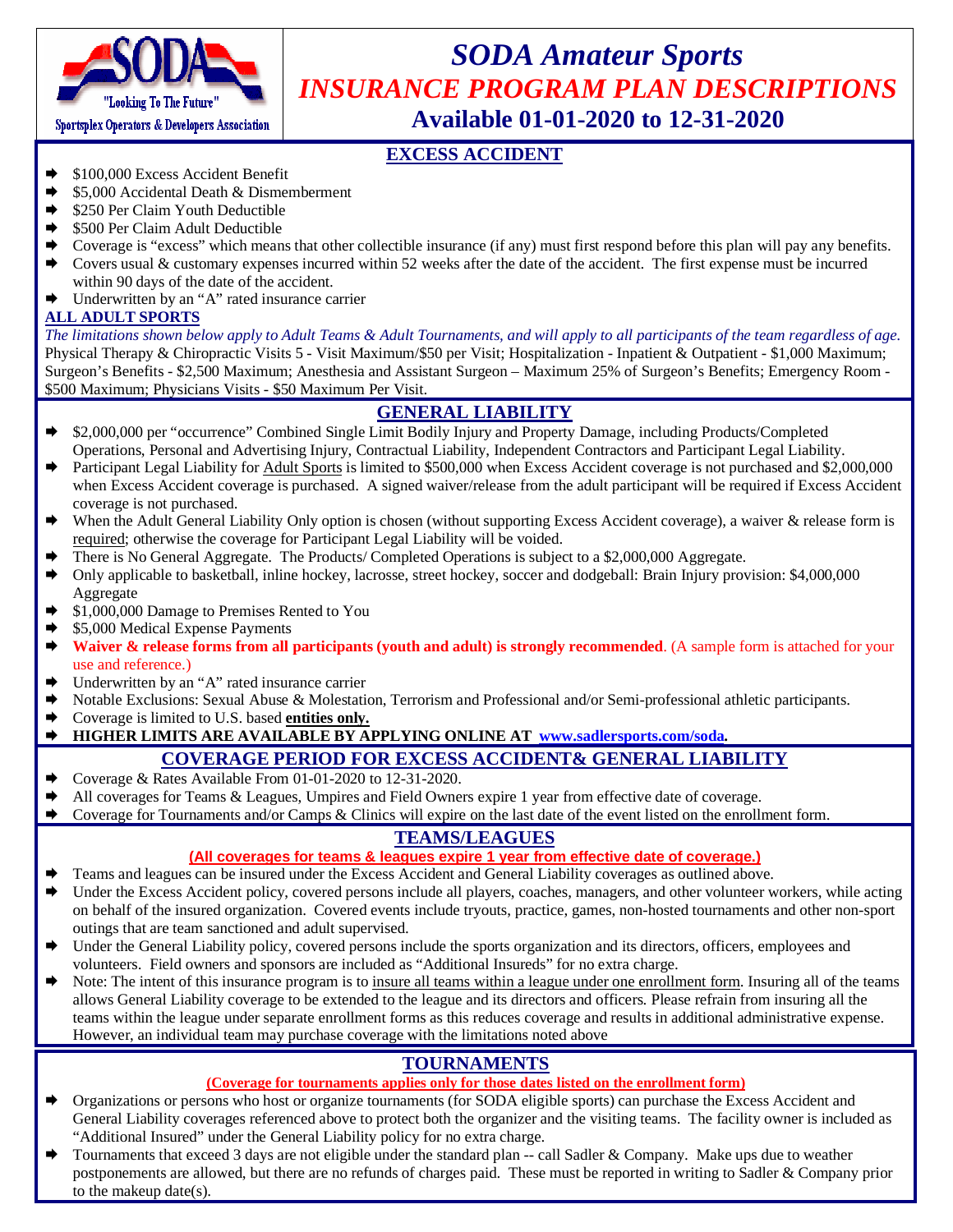#### **CAMPS & CLINICS - (Available for YOUTH ONLY)**

**(Coverage for camps & clinics applies only for those dates listed on the enrollment form)**

- Æ Organizations or persons that conduct youth sport camps or clinics (for SODA eligible sports) can purchase the above referenced Excess Accident and General Liability coverages to protect the organizer and the participants.
- Æ A charge must be made for all registered participants. Instructional staff is automatically included for no extra charge. Coverage is only available for day camps & clinics. Overnight camps are excluded.

### **SPORTS OFFICIALS**

- **(Coverages for Officials, Umpires & Referees expire 1 year from effective date of coverage.)**
- Æ Officials, umpires and referees for SODA eligible sports can purchase the above referenced Excess Accident and General Liability coverages.
- These coverages will provide protection for all officiating activities (for SODA eligible sports) regardless of the sanctioning body (if any).

#### **FACILITY/FIELD OWNERS\***

#### **(Coverage for Facility or Field Owners that purchase this coverage expires 1 year from effective date of coverage.)**

The Insurance Program offers two ways for facility/field owners to be covered.

- 1. Under the team/league insurance, the facility/field owner is named as "Additional Insured" under the General Liability for all activities conducted by teams/leagues insured through the program.
- 2. The facility owner may elect to purchase General Liability coverage as a named insured on an annual basis. This policy only provides protection while SODA eligible sports activities are being conducted on the premises. This policy was designed to act like a "safety net" and as a result, the facility/field owner should still purchase its own primary General Liability policy and should require all teams using its facilities to provide evidence that they carry their own General Liability policy.

\*The Facility/Field Owners coverage may only be purchased by a property owner. It may not be purchased by an individual team or league.

#### **OPTIONAL COVERAGES**

To be eligible to purchase the Optional Coverages (Directors & Officers Liability, Crime and/or Equipment) you must purchase your General Liability from the SODA program and pay \$5.00 per year to join the National Sports Lawsuit Protection Association.

#### **DIRECTORS & OFFICERS LIABILITY (\$300 per governing board)**

- Æ \$1,000,000 Limit For Certain Wrongful Acts
- Provides protection against certain lawsuits that are not covered by a General Liability policy such as discrimination; wrongful suspension, ejection or termination of personnel or players; or failure to follow your own rules or bylaws when making a decision.
- Æ Covered Persons Include the local sports organization and its directors, officers, employees and volunteers.
- \*\*\*Note: This policy does not replace the bodily injury, property damage and personal injury coverages that are contained within a General Liability Policy.

#### **CRIME (\$200 per governing board)**

\$25,000 Limit For Employee Dishonesty including loss caused by embezzlement or other theft of your own property by your own dishonest employees or volunteers.

#### **EQUIPMENT (\$2.00 per \$100 of coverage / subject to \$200 minimum premium)**

- Items that can be covered include sports equipment, field maintenance equipment, concession stand equipment, concession stock or small storage sheds that you own or lease.
- Covers loss due to fire, theft, vandalism or other specified causes of loss.

#### **ADDITIONAL COVERAGES**

- Æ \$1,000,000 Non-Owned & Hired Auto Liability
	- $\triangleright$  provides coverage if the insured organization is sued as a result of liability arising out of the use of an auto on insured organization business if such auto is not owned by the insured organization (ex: parent's auto, auto that is borrowed from a church or is hired from a rental car company.) Coverage is excluded for 15 passenger vans. There is no coverage for the driver of any auto while transporting youth or adult participants. This policy does not cover physical damage to the nonowned or hired auto itself and, as a result, separate arrangements must be made for such coverage.
- Æ \$1,000,000 Sexual Abuse & Molestation Coverage
	- Ø Coverage for sexual abuse and molestation will not apply unless the insured team or league implements the following requirements: 1. Has a system in place to perform criminal background checks on paid and volunteer staff 2. Has written procedures that include sexual abuse and molestation prevention 3. Has written procedures that include a response plan for allegations of sexual abuse or molestation including a requirement that law enforcement be contacted.

#### **NOTE: ALL CHARGES ARE FULLY EARNED AT INCEPTION AND THERE ARE NO PROVISIONS FOR CANCELLATIONS OR REFUNDS.**

#### *YOU MUST REFER TO THE POLICIES FOR COMPLETE INFORMATION ON POLICY CONDITIONS, LIMITS, AND EXCLUSIONS.*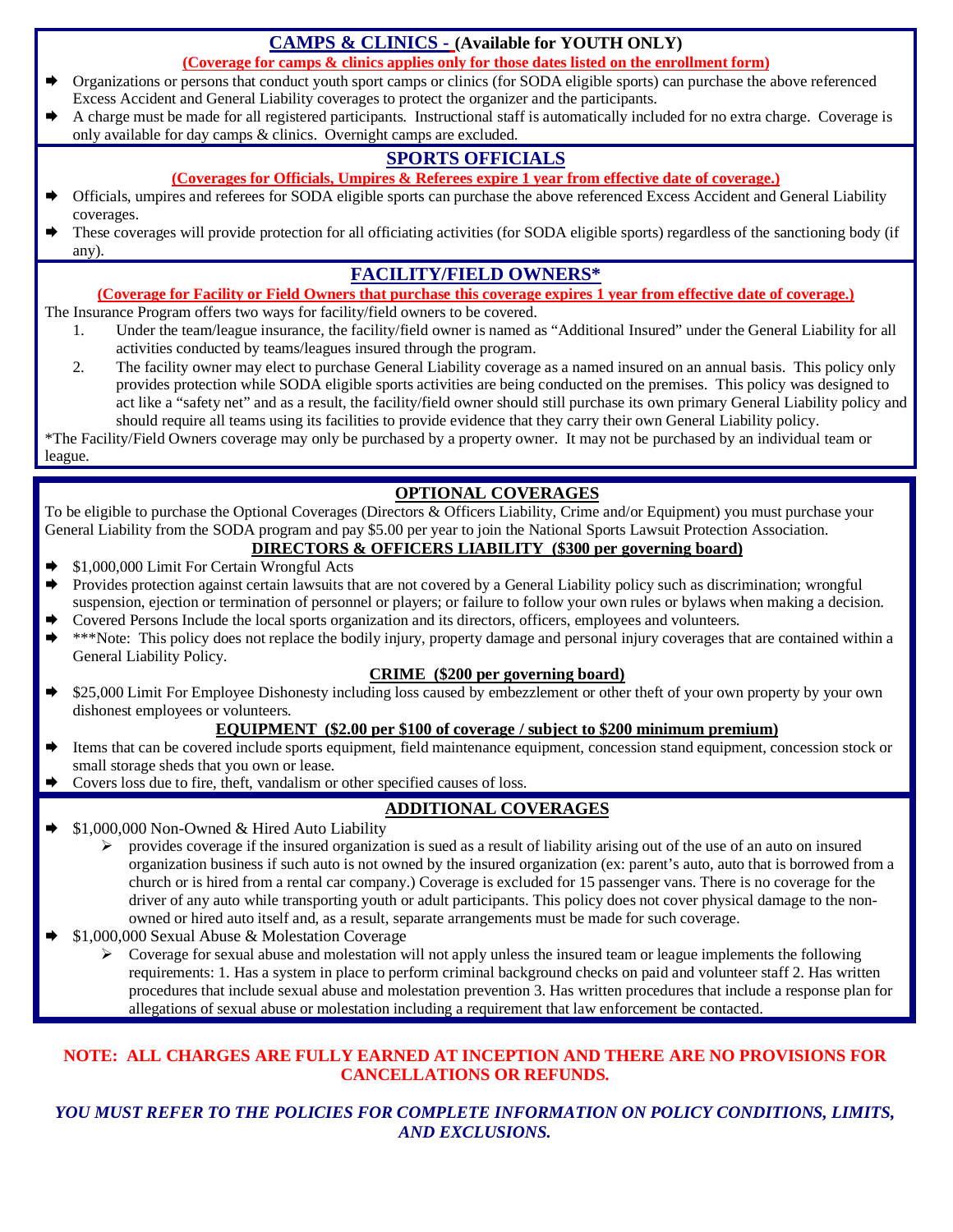

## **2020 SODA CHARGES**

#### **HIGHER LIMITS AVAILABLE ONLINE –** *WWW.SADLERSPORTS.COM/SODA*



*(all charges include affiliate membership fees and insurance rates)*  **(Rosters May Be Required**) **\* NOTE: If you exceed the maximum number of players per team for your sport shown below, you must purchase coverage for additional teams to make up the difference.**

| YOUTH TEAM INSURANCE                                                                                                                         |    | <b>YOUTH</b>                  |                        |                         | <b>YOUTH</b>              |                               | <b>YOUTH</b>                   |                             |                                         |  |
|----------------------------------------------------------------------------------------------------------------------------------------------|----|-------------------------------|------------------------|-------------------------|---------------------------|-------------------------------|--------------------------------|-----------------------------|-----------------------------------------|--|
| (charges are per team)                                                                                                                       |    | <b>Maximum</b> # of           |                        |                         |                           | \$100,000 Excess              |                                | \$100,000 Excess Accident & |                                         |  |
| (Coverage will expire 1 year from effective date)                                                                                            |    | <b>Players per Team</b>       |                        |                         |                           |                               | <b>Accident Only</b>           |                             | \$2,000,000 Gen. Liability.             |  |
|                                                                                                                                              |    |                               |                        |                         | <b>Rates are PER TEAM</b> |                               |                                |                             |                                         |  |
| Archery/Volleyball/Tennis/ Frisbee/Golf                                                                                                      |    | 10                            |                        |                         |                           | \$40.42<br>\$90.71            |                                |                             |                                         |  |
| Baseball, Cricket, Kickball, Softball & Wiffleball                                                                                           |    | 18                            |                        |                         |                           | $\sqrt{40.42}$                |                                | \$125.10                    |                                         |  |
| <b>Basketball</b>                                                                                                                            |    |                               |                        | 18                      |                           |                               | \$40.42                        |                             | \$135.14                                |  |
| <b>Dodgeball</b>                                                                                                                             |    |                               |                        | 25                      |                           |                               | \$40.42                        |                             | \$146.60                                |  |
| <b>Street Hockey</b>                                                                                                                         |    |                               |                        | 18                      |                           |                               | \$40.42                        |                             | \$157.08                                |  |
| <b>Soccer</b>                                                                                                                                |    |                               |                        | 18                      |                           |                               | \$49.59                        |                             | \$144.32                                |  |
| <b>Inline Hockey / Lacrosse</b>                                                                                                              |    |                               |                        | 18 Inline / 24 Lacrosse |                           |                               | \$49.60                        |                             | \$162.95                                |  |
|                                                                                                                                              |    |                               |                        | 25 Flag                 |                           |                               | \$49.60                        |                             | \$162.95                                |  |
| <b>Flag Football</b><br><b>Basketball 3 on 3</b>                                                                                             |    |                               |                        |                         |                           |                               | 9.45                           |                             | 36.81                                   |  |
|                                                                                                                                              |    |                               |                        | 8                       |                           | \$                            |                                | \$                          |                                         |  |
| Flag Football 4 on 4                                                                                                                         |    |                               |                        | 8                       |                           |                               | $\overline{\$}$ 11.80          | \$                          | 60.66                                   |  |
| Soccer 4 on 4                                                                                                                                |    |                               |                        | 16                      |                           |                               | $\sqrt{$}3\ \overline{$}11.80$ | \$                          | 46.33                                   |  |
| Volleyball 2 on 2 and Volleyball 4 on 4                                                                                                      |    |                               |                        | 8                       |                           |                               | $\sqrt{$}10.60$                | \$                          | 25.07                                   |  |
| <b>ADULT TEAM INSURANCE</b>                                                                                                                  |    | <b>ADULT</b>                  |                        |                         | <b>ADULT</b>              |                               | <b>ADULT</b>                   |                             | <b>ADULT</b>                            |  |
| (charges are per team)                                                                                                                       |    | Maximum # of                  |                        |                         | \$100,000 Excess          | \$100,000 Excess Accident     |                                |                             | \$2,000,000 General Liability           |  |
| (Coverage will expire 1 year from effective date)                                                                                            |    | <b>Players per Team</b>       |                        |                         | <b>Accident Only</b>      | \$2,000,000 Gen. Liability    |                                |                             | <b>Only (Waiver Required)</b>           |  |
|                                                                                                                                              |    |                               |                        |                         |                           |                               | <b>Rates are PER TEAM</b>      |                             |                                         |  |
| Archery/Volleyball/Tennis/ Frisbee/Golf                                                                                                      |    | 10                            |                        | \$                      | 74.88                     |                               | \$125.16                       |                             | \$80.40                                 |  |
| Baseball, Cricket, Kickball, Softball & Wiffleball                                                                                           |    | 20                            |                        | \$                      | 74.88                     | \$159.56                      |                                | \$131.09                    |                                         |  |
| <b>Basketball</b>                                                                                                                            |    | 20                            |                        | 74.88<br>\$             |                           | \$169.60                      |                                |                             | \$149.18                                |  |
| Dodgeball                                                                                                                                    |    | 25                            |                        | 74.88<br>\$             |                           | \$181.06                      |                                |                             | \$170.67                                |  |
| <b>Street Hockey</b>                                                                                                                         |    | 18                            |                        | \$                      | 74.88                     | \$181.06                      |                                |                             | \$170.67                                |  |
| <b>Inline Hockey / Lacrosse</b>                                                                                                              |    | 25                            |                        | \$                      | 74.88                     |                               | \$188.22                       |                             | \$180.70                                |  |
| <b>Flag Football</b>                                                                                                                         |    | 25                            |                        | \$                      | 74.88                     |                               | \$188.22                       |                             | \$180.70                                |  |
| Basketball 3 on 3                                                                                                                            |    | 20                            |                        | \$                      | 22.16                     | \$                            | 49.52                          | \$                          | 43.13                                   |  |
| Flag Football 4 on 4                                                                                                                         |    | 8                             |                        | \$                      | 29.26                     | \$                            | 78.11                          | \$                          | 77.52                                   |  |
|                                                                                                                                              |    | $\overline{\mathbf{8}}$       |                        |                         | \$22.16                   | \$                            | 36.63                          | \$                          |                                         |  |
| Volleyball 2 on 2 and Volleyball 4 on 4                                                                                                      |    | 24                            |                        |                         |                           |                               |                                |                             | 25.94                                   |  |
| Soccer-Adult                                                                                                                                 |    |                               | \$526.63               |                         | \$710.20<br>\$625.66      |                               |                                | \$127.68                    |                                         |  |
| Soccer-Adult 4 on 4                                                                                                                          |    | 16                            |                        | \$526.63                |                           |                               |                                | \$                          | 64.62                                   |  |
| <b>TOURNAMENT INSURANCE</b>                                                                                                                  |    | <b>YOUTH</b>                  |                        |                         |                           | <b>ADULT</b>                  |                                |                             | <b>ADULT</b>                            |  |
| Limited to 3 days or less. Charges are per                                                                                                   |    | \$100,000 Excess Accident &   |                        |                         |                           | \$100,000 Excess Accident &   |                                |                             | \$2,000,000 General                     |  |
| tournament. (See above for Maximum # Players                                                                                                 |    | \$2,000,000 General Liability |                        |                         |                           | \$2,000,000 General Liability |                                |                             | <b>Liability Only (Waiver Required)</b> |  |
| Per Team) Coverage applies only for those dates                                                                                              |    | <b>Less Than</b>              |                        | $25 - 50$               | <b>Less Than</b>          |                               | $25 - 50$                      | <b>Less Than</b>            | $25 - 50$                               |  |
| listed on the enrollment form                                                                                                                |    | 25 Teams                      | <b>Teams</b>           |                         | 25 Teams                  |                               | <b>Teams</b>                   | 25 Teams                    | <b>Teams</b>                            |  |
| Archery/Volleyball / Frisbee / Tennis / Golf                                                                                                 |    | $\sqrt{$}$ 445.21             | $\overline{\$}$ 538.36 |                         | \$462.10                  |                               | \$555.24                       | \$322.58                    | \$471.61                                |  |
| Baseball/Softball/Cricket/Kickball/Wiffleball                                                                                                |    | \$445.21                      | \$538.36               |                         | $\sqrt{$}462.10$          |                               | \$555.24                       | \$322.58                    | \$471.61                                |  |
| <b>Basketball</b>                                                                                                                            |    | \$450.95                      | \$545.53               |                         | \$467.83                  |                               | \$562.41                       | \$329.74                    | \$481.65                                |  |
| <b>Flag Football</b>                                                                                                                         |    | \$453.81                      | \$558.42               |                         | \$470.69                  |                               | \$575.30                       | \$334.04                    | \$501.71                                |  |
| <b>Street Hockey</b>                                                                                                                         |    | 495.36                        | \$612.88               |                         | \$512.24                  |                               | \$629.76                       | \$322.44                    | \$402.83                                |  |
| <b>Dodgeball</b>                                                                                                                             |    | \$495.36                      | \$612.88               |                         | \$512.24                  |                               | \$629.76                       | \$322.44                    | \$402.83                                |  |
| <b>Inline Hockey / Lacrosse</b>                                                                                                              |    | 453.81                        | \$558.42               |                         | \$470.69                  |                               | $\overline{\$}$ 575.30         | \$334.04                    | \$501.71                                |  |
| <b>Basketball 3 on 3</b>                                                                                                                     |    | 264.37                        |                        | \$ 314.54               | \$277.00                  |                               | \$327.17                       | \$190.74                    | \$269.55                                |  |
| Flag Football 4 on 4                                                                                                                         |    | 229.22                        |                        | \$282.25                | \$237.54                  |                               | \$290.57                       | \$192.17                    | \$276.72                                |  |
| Volleyball 2 on 2 and Volleyball 4 on 4                                                                                                      |    | \$147.55                      | \$176.22               |                         | \$151.27                  |                               | \$179.94                       | 104.75<br>\$                | \$152.04                                |  |
| <b>Soccer</b>                                                                                                                                | \$ | 450.95                        | \$545.53               |                         | \$1,881.37                |                               | \$2,094.89                     | \$653.62                    | \$991.81                                |  |
| Soccer 4 on 4                                                                                                                                |    | \$234.29                      | \$274.41               |                         | \$1,123.12                |                               | \$1,230.88                     | \$414.30                    | \$527.50                                |  |
|                                                                                                                                              |    |                               |                        |                         |                           |                               |                                |                             |                                         |  |
| Camp & Clinic Insurance: \$4.24 per person per day for \$100,000 Excess Accident and \$2,000,000 General Liability (Subject to \$100 Minimum |    |                               |                        |                         |                           |                               |                                |                             |                                         |  |

Charge) (Available for Youth Camp & Clinics only). Coverage applies only for those dates listed on the enrollment form.

**Sports Officials Insurance: \$9.83** per Official/Referee/Umpire **for \$100,000 Excess Accident and \$2,000,000 General Liability.** (Coverage will expire 1 year from effective date)

**Field Owners: \$1,016.18** per field owner/per field **for \$2,000,000 General Liability only.** (Coverage will expire 1 year from effective date)

**OPTIONAL COVERAGES**: **CONTACT Sadler & Company for eligibility, cost and special applications for the following coverages: Directors & Officers Liability, Crime and/or Equipment coverage. Email: soda@sadlersports.com or call them toll-free at 1-800-622-7370.**

**ADDITONAL COVERAGES: \$1,000,000 Non-Owned & Hired Auto Liability \$39.00** / **\$1,000,000 Sexual Abuse & Molestation Coverage \$40.37**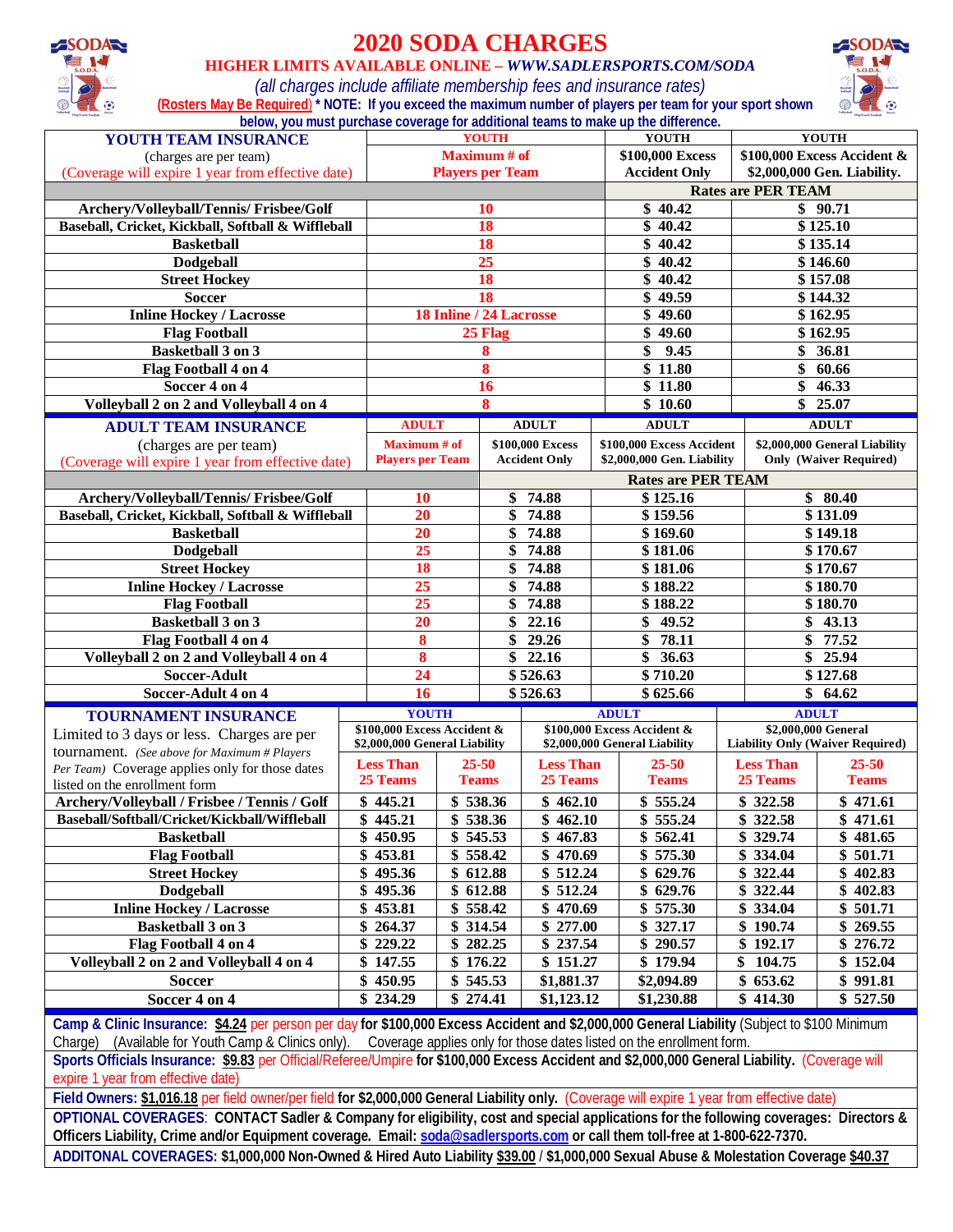

# **2020 SODA CHARGES**

#### *\$5,000,000 General Liability - WWW.SADLERSPORTS.COM/SODA*

 *(all charges include affiliate membership fees and insurance rates)* **(Rosters May Be Required) \* NOTE: If you exceed the maximum number of players per team for your sport shown below, you must purchase coverage for additional teams to make up the difference.**



| YOUTH TEAM INSURANCE                                                        |                                                |                             | <b>YOUTH</b>           |                                          | YOUTH                                                   |                                      |                                                                | <b>YOUTH</b>                            |  |
|-----------------------------------------------------------------------------|------------------------------------------------|-----------------------------|------------------------|------------------------------------------|---------------------------------------------------------|--------------------------------------|----------------------------------------------------------------|-----------------------------------------|--|
| (charges are per team)                                                      |                                                |                             | <b>Maximum</b> # of    |                                          |                                                         | \$100,000 Excess                     |                                                                | \$100,000 Excess Accident &             |  |
| (Coverage will expire 1 year from effective date)                           |                                                | <b>Players per Team</b>     |                        |                                          | <b>Accident Only</b>                                    |                                      | \$5,000,000 Gen. Liability.                                    |                                         |  |
|                                                                             |                                                |                             |                        |                                          |                                                         | <b>Rates are PER TEAM</b><br>\$97.82 |                                                                |                                         |  |
| Archery/Volleyball/Tennis/ Frisbee/Golf                                     |                                                |                             | 10                     |                                          | \$40.42                                                 |                                      |                                                                | \$135.77                                |  |
| Baseball, Cricket, Kickball, Softball & Wiffleball                          |                                                |                             | 18                     |                                          | \$40.42                                                 |                                      |                                                                |                                         |  |
| <b>Basketball</b>                                                           |                                                |                             | 18                     |                                          | \$40.42                                                 |                                      |                                                                | \$148.19                                |  |
| <b>Dodgeball</b>                                                            |                                                |                             | 25                     |                                          | \$40.42                                                 |                                      |                                                                | \$160.83                                |  |
| <b>Street Hockey</b>                                                        |                                                |                             | 18                     |                                          |                                                         | \$<br>40.42                          |                                                                | \$171.31                                |  |
| <b>Soccer</b>                                                               |                                                |                             | <b>18</b>              |                                          | \$49.59                                                 |                                      |                                                                | \$157.36                                |  |
| <b>Inline Hockey / Lacrosse</b>                                             |                                                | 18 Inline / 24 Lacrosse     |                        |                                          | \$49.60                                                 |                                      |                                                                | \$178.36                                |  |
| <b>Flag Football</b>                                                        |                                                |                             | 25 Flag                |                                          | \$49.60                                                 |                                      |                                                                | \$178.36                                |  |
| <b>Basketball 3 on 3</b>                                                    |                                                |                             | 8                      |                                          | \$<br>9.45                                              |                                      |                                                                | \$40.37                                 |  |
| Flag Football 4 on 4                                                        |                                                |                             | 8                      |                                          | $\frac{1}{11.80}$                                       |                                      |                                                                | \$66.58                                 |  |
| Soccer 4 on 4<br>Volleyball 2 on 2 and Volleyball 4 on 4                    |                                                |                             | 16<br>8                |                                          | $\frac{1}{11.80}$<br>\$10.60                            |                                      |                                                                | \$51.08<br>\$27.44                      |  |
|                                                                             |                                                |                             |                        |                                          |                                                         |                                      |                                                                |                                         |  |
| <b>ADULT TEAM INSURANCE</b>                                                 | <b>ADULT</b>                                   |                             |                        | <b>ADULT</b>                             | <b>ADULT</b>                                            |                                      |                                                                | <b>ADULT</b>                            |  |
| (charges are per team)<br>(Coverage will expire 1 year from effective date) | <b>Maximum</b> # of<br><b>Players per Team</b> |                             |                        | \$100,000 Excess<br><b>Accident Only</b> | \$100,000 Excess Accident<br>\$5,000,000 Gen. Liability |                                      | \$5,000,000 General Liability<br><b>Only (Waiver Required)</b> |                                         |  |
|                                                                             |                                                |                             |                        |                                          | <b>Rates are PER TEAM</b>                               |                                      |                                                                |                                         |  |
| Archery/Volleyball/Tennis/ Frisbee/Golf                                     |                                                | \$<br>74.88<br>10           |                        | \$132.28                                 |                                                         | \$91.07                              |                                                                |                                         |  |
| Baseball, Cricket, Kickball, Softball & Wiffleball                          | 20                                             |                             | \$                     | 74.88                                    | \$170.23                                                |                                      | \$147.69                                                       |                                         |  |
| <b>Basketball</b>                                                           | 20                                             |                             | 74.88<br>\$            |                                          | \$182.64                                                |                                      | \$169.34                                                       |                                         |  |
| <b>Dodgeball</b>                                                            | 25                                             |                             | 74.88<br>\$            |                                          | \$196.47                                                |                                      |                                                                | \$193.20                                |  |
| <b>Street Hockey</b>                                                        | 18                                             |                             | \$                     | 74.88                                    | \$196.47                                                |                                      |                                                                | \$193.20                                |  |
| <b>Inline Hockey / Lacrosse</b>                                             | 25                                             |                             | \$                     | 74.88                                    | \$203.64                                                |                                      |                                                                | \$204.41                                |  |
| <b>Flag Football</b>                                                        | 25                                             |                             | \$                     | 74.88                                    | \$203.64                                                |                                      |                                                                | \$204.41                                |  |
| <b>Basketball 3 on 3</b>                                                    | $\overline{20}$                                |                             | \$                     | 22.16                                    | \$<br>53.07                                             |                                      | \$                                                             | 49.06                                   |  |
| Flag Football 4 on 4                                                        | 8                                              |                             | \$                     | 29.26                                    | \$<br>84.04                                             |                                      | \$                                                             | 88.20                                   |  |
| Volleyball 2 on 2 and Volleyball 4 on 4                                     | 8                                              |                             | \$                     | 22.16                                    | \$<br>39.00                                             |                                      | \$                                                             | 29.49                                   |  |
| Soccer-Adult                                                                |                                                | $\overline{24}$<br>\$526.63 |                        | \$735.11                                 |                                                         |                                      | \$144.28                                                       |                                         |  |
| Soccer-Adult 4 on 4                                                         | 16                                             |                             |                        | $\sqrt{$}526.63$                         | \$638.70                                                |                                      |                                                                | \$72.92                                 |  |
| <b>TOURNAMENT INSURANCE</b>                                                 |                                                | <b>YOUTH</b>                |                        |                                          | <b>ADULT</b>                                            |                                      | <b>ADULT</b>                                                   |                                         |  |
| Limited to 3 days or less. Charges are per                                  | \$100,000 Excess Accident &                    |                             |                        |                                          | \$100,000 Excess Accident &                             |                                      | \$5,000,000 General                                            |                                         |  |
| tournament. (See above for Maximum # Players                                | \$5,000,000 General Liability                  |                             |                        |                                          | \$5,000,000 General Liability                           |                                      |                                                                | <b>Liability Only (Waiver Required)</b> |  |
| Per Team) Coverage applies only for those dates                             | <b>Less Than</b>                               |                             | $25 - 50$              | <b>Less Than</b>                         | $25 - 50$                                               |                                      | <b>Less Than</b>                                               | $25 - 50$                               |  |
| listed on the enrollment form                                               | 25 Teams                                       |                             | <b>Teams</b>           | 25 Teams                                 | <b>Teams</b>                                            |                                      | 25 Teams                                                       | <b>Teams</b>                            |  |
| Archery/Volleyball / Frisbee / Tennis / Golf                                | $\sqrt{$}472.49$                               |                             | $\overline{\$}$ 577.49 | \$<br>489.37                             | \$<br>594.37                                            |                                      | \$366.46                                                       | \$534.45                                |  |
| Baseball/Softball/Cricket/Kickball/Wiffleball                               | \$<br>472.49                                   |                             | \$577.49               | \$<br>489.37                             | \$<br>594.37                                            |                                      | $\overline{\$}$ 366.46                                         | \$534.45                                |  |
| <b>Basketball</b>                                                           | \$478.22                                       |                             | \$585.84               | \$495.10                                 | 602.72<br>\$                                            |                                      | \$373.61                                                       | \$545.68                                |  |
| <b>Flag Football</b>                                                        | 482.27<br>\$                                   |                             | \$601.10               | \$<br>499.15                             | \$<br>617.99                                            |                                      | 379.10                                                         | \$569.30                                |  |
| <b>Street Hockey</b>                                                        | \$528.56                                       |                             | \$662.68               | 545.44<br>\$                             | \$<br>679.56                                            |                                      | 322.44                                                         | \$456.19                                |  |
| <b>Dodgeball</b>                                                            | \$                                             | 528.56<br>\$662.68          |                        | \$<br>545.44                             | \$<br>679.56                                            |                                      | 366.31<br>\$                                                   | \$456.19                                |  |
| <b>Inline Hockey / Lacrosse</b>                                             |                                                | \$601.10<br>\$482.27        |                        | \$<br>499.15                             | \$<br>617.99                                            |                                      | \$379.10                                                       | \$569.30                                |  |
| <b>Basketball 3 on 3</b>                                                    |                                                | \$279.79<br>\$337.07        |                        | \$<br>292.42                             | \$<br>349.70                                            |                                      | \$<br>216.83                                                   | \$305.13                                |  |
| Flag Football 4 on 4                                                        | \$245.82                                       | \$ 305.97                   |                        | \$<br>254.14                             | 314.28<br>\$                                            |                                      | 218.26<br>\$                                                   | \$313.48                                |  |
| Volleyball 2 on 2 and Volleyball 4 on 4                                     | 155.85<br>\$                                   |                             | \$189.26               | \$<br>159.57                             | 192.98<br>\$                                            | \$                                   | 118.98                                                         | \$172.20                                |  |
| <b>Soccer</b>                                                               | 478.22<br>\$                                   |                             | \$585.84               | \$1,935.92                               | \$2,177.89                                              |                                      | \$741.37                                                       | \$1,124.62                              |  |
| Soccer 4 on 4                                                               | \$246.14                                       |                             | \$292.20               | \$1,153.95                               | \$1,277.13                                              |                                      | \$470.03                                                       | \$597.46                                |  |

**Camp & Clinic Insurance: \$5.43** per person per day **for \$100,000 Excess Accident and \$5,000,000 General Liability** (Subject to \$100 Minimum Charge) (Available for Youth Camp & Clinics only). Coverage applies only for those dates listed on the enrollment form.

**Sports Officials Insurance: \$11.02** per Official/Referee/Umpire **for \$100,000 Excess Accident and \$5,000,000 General Liability.** (Coverage will expire 1 year from effective date)

**Field Owners: \$1,151.35** per field owner/per field **for \$5,000,000 General Liability only.** (Coverage will expire 1 year from effective date)

**OPTIONAL COVERAGES: CONTACT Sadler & Company for eligibility, cost and special applications for the following coverages: Directors & Officers Liability, Crime and/or Equipment coverage. Email: soda@sadlersports.com or call them toll-free at 1-800-622-7370. ADDITONAL COVERAGES: \$1,000,000 Non-Owned & Hired Auto Liability \$39.00/ \$1,000,000 Sexual Abuse & Molestation Coverage \$40.37**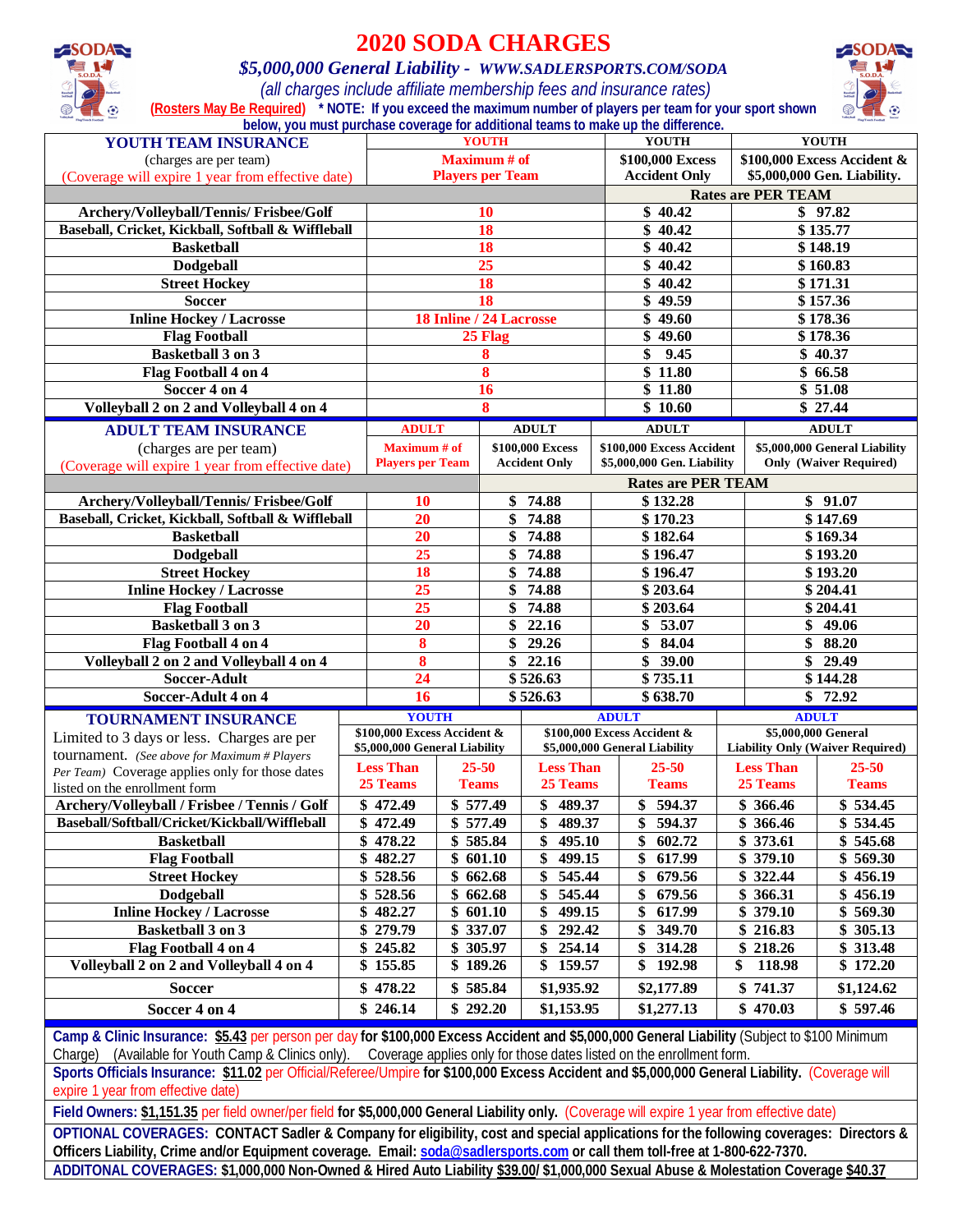|                                             | SODA                                                                                                                       |             |                                                                                                                                                                                                                                                                              |                                                                            |              |     | For Higher Limits or to<br>Pay with a Credit Card |
|---------------------------------------------|----------------------------------------------------------------------------------------------------------------------------|-------------|------------------------------------------------------------------------------------------------------------------------------------------------------------------------------------------------------------------------------------------------------------------------------|----------------------------------------------------------------------------|--------------|-----|---------------------------------------------------|
|                                             | 2019 SODA Amateur Sports Membership Enrollment form<br>Rates Provided on Rate Chart are Effective 01-01-2020 to 12-31-2020 |             |                                                                                                                                                                                                                                                                              | Apply online at:<br>www.sadlersports.com/soda<br>Receive proof of coverage |              |     |                                                   |
|                                             | PLEASE PRINT CLEARLY                                                                                                       |             |                                                                                                                                                                                                                                                                              | instantly                                                                  |              |     |                                                   |
|                                             |                                                                                                                            |             | ORGANIZATION INFORMATION                                                                                                                                                                                                                                                     |                                                                            |              |     |                                                   |
|                                             |                                                                                                                            |             | <b>ORGANIZATION NAME</b> (league, team, tournament, camp, sports official, etc.) / IE: ENTITY TO BE INSURED:                                                                                                                                                                 |                                                                            |              |     |                                                   |
|                                             | <b>Authorized Representative/Contact Name:</b>                                                                             |             |                                                                                                                                                                                                                                                                              |                                                                            |              |     |                                                   |
| <b>Address:</b>                             |                                                                                                                            |             | City:                                                                                                                                                                                                                                                                        |                                                                            | State:       |     | Zip:                                              |
| <b>Phone:</b>                               |                                                                                                                            |             | Cell:                                                                                                                                                                                                                                                                        |                                                                            |              |     |                                                   |
| Email:                                      |                                                                                                                            |             |                                                                                                                                                                                                                                                                              |                                                                            |              |     |                                                   |
|                                             |                                                                                                                            |             | Alternate Authorized Contact: Alternate contact is for Sadler information only. Contact is not authorized to request changes without<br>approval from Primary Contact and will not receive this initial documentation. By providing his/her information below, you authorize |                                                                            |              |     |                                                   |
| <b>Alternate Contact Name:</b>              |                                                                                                                            |             | Sadler to discuss this account with the Alternate Contact and provide documents in the future.                                                                                                                                                                               |                                                                            |              |     |                                                   |
| <b>Phone:</b>                               |                                                                                                                            |             | Email:                                                                                                                                                                                                                                                                       |                                                                            |              |     |                                                   |
|                                             |                                                                                                                            |             | <b>EFFECTIVE DATE OF MEMBERSHIP/COVERAGE</b>                                                                                                                                                                                                                                 |                                                                            |              |     |                                                   |
|                                             |                                                                                                                            |             | Please indicate your preferred effective date. If no date is provided, your coverage will start the day the fully completed and accurate enrollment form                                                                                                                     |                                                                            |              |     |                                                   |
|                                             |                                                                                                                            |             | and payment are received by Sadler & Company. (For tournaments, the effective date should be the first day of the tournament.)                                                                                                                                               |                                                                            |              |     |                                                   |
|                                             |                                                                                                                            |             | <b>Effective Date:</b><br><b>CHOOSE TYPE OF COVERAGE DESIRED &amp; COMPLETE ASSOCIATED SECTION</b>                                                                                                                                                                           |                                                                            |              |     |                                                   |
|                                             |                                                                                                                            |             | (i.e. Team/League or Tournament - Only One Type Per Enrollment Form)                                                                                                                                                                                                         |                                                                            |              |     |                                                   |
| <b>Team/League</b><br>⊔                     |                                                                                                                            |             |                                                                                                                                                                                                                                                                              |                                                                            |              |     |                                                   |
| Youth $\Box$ Adult                          | Team Name*:                                                                                                                |             |                                                                                                                                                                                                                                                                              |                                                                            |              |     |                                                   |
| $\Box$<br><b>Number of Players:</b>         |                                                                                                                            |             | Accident only $\Box$ Accident & General Liability $\Box$ General Liability only (Adult only)<br>(Rosters may be required)                                                                                                                                                    |                                                                            |              |     |                                                   |
| <b>TEAM/LEAGUE</b>                          |                                                                                                                            |             | <b>Charge Per Team</b>                                                                                                                                                                                                                                                       |                                                                            |              |     |                                                   |
| <b>PREMIUM</b>                              | <b>Number of Teams</b>                                                                                                     | $\mathbf X$ | (from rate chart)                                                                                                                                                                                                                                                            | $=$                                                                        |              |     | <b>Amount Due</b>                                 |
| <b>COMPUTATION</b>                          |                                                                                                                            | X           |                                                                                                                                                                                                                                                                              | $=$                                                                        |              |     |                                                   |
|                                             |                                                                                                                            |             | *If you are applying for more than one team, please use the attached "league roster" to provide a list of all of the team names you are applying for                                                                                                                         |                                                                            |              |     |                                                   |
| <b>Tournament</b><br>❏<br>Youth $\Box$<br>□ | <b>Sport</b> (one sport per enrollment form):<br>Adult                                                                     |             |                                                                                                                                                                                                                                                                              |                                                                            |              |     |                                                   |
| ⊔                                           |                                                                                                                            |             | Accident & General Liability $\Box$ General Liability only (Adult only)                                                                                                                                                                                                      |                                                                            |              |     |                                                   |
|                                             |                                                                                                                            |             | Dates of Tournament: / / to / / (Must be 3 days or less)                                                                                                                                                                                                                     |                                                                            |              |     |                                                   |
| <b>TOURNAMENT</b><br><b>PREMIUM</b>         |                                                                                                                            |             | <b>Charge Per Tournament (from rate chart)</b>                                                                                                                                                                                                                               | $=$                                                                        |              |     | <b>Amount Due</b>                                 |
| <b>COMPUTATION</b>                          |                                                                                                                            |             |                                                                                                                                                                                                                                                                              | $=$                                                                        |              |     |                                                   |
| <b>Youth Camp &amp; Clinic</b><br>❏         |                                                                                                                            |             | Sport (must be covered sport shown on rate chart):                                                                                                                                                                                                                           |                                                                            |              |     |                                                   |
| <b>Camp Dates:</b>                          | to                                                                                                                         |             |                                                                                                                                                                                                                                                                              |                                                                            |              |     |                                                   |
| <b>CAMP/CLINIC</b>                          | <b>Number of Campers</b>                                                                                                   | $\mathbf X$ | <b>Number of</b>                                                                                                                                                                                                                                                             | $\mathbf X$                                                                | Rate         | $=$ | <b>Amount Due</b>                                 |
| <b>PREMIUM</b><br><b>COMPUTATION</b>        | Per Day                                                                                                                    | X           | <b>Camp Days</b>                                                                                                                                                                                                                                                             | $\mathbf X$                                                                | (From chart) |     |                                                   |
| ❏                                           |                                                                                                                            |             | Sports Officials Name of Official (attach additional sheet if needed):                                                                                                                                                                                                       |                                                                            |              | Ξ   |                                                   |
| <b>SPORTS</b>                               | <b>Number of Officials</b>                                                                                                 | X           | Rate (from chart)                                                                                                                                                                                                                                                            | $=$                                                                        |              |     | <b>Amount Due</b>                                 |
| <b>OFFICIALS</b>                            |                                                                                                                            | $\mathbf X$ |                                                                                                                                                                                                                                                                              |                                                                            |              |     |                                                   |
|                                             | <b>PREMIUM</b><br>$=$                                                                                                      |             |                                                                                                                                                                                                                                                                              |                                                                            |              |     |                                                   |
| <b>COMPUTATION</b>                          |                                                                                                                            |             |                                                                                                                                                                                                                                                                              |                                                                            |              |     |                                                   |
| <b>FIELD OWNERS</b>                         | <b>Location Address:</b><br><b>Facility/Field Owner</b><br>⊔<br>Rate per Field (from                                       |             |                                                                                                                                                                                                                                                                              |                                                                            |              |     |                                                   |
| <b>PREMIUM</b>                              | <b>Number of Fields</b>                                                                                                    | $\mathbf X$ | chart)                                                                                                                                                                                                                                                                       | $=$                                                                        |              |     | <b>Amount Due</b>                                 |
| <b>COMPUTATION</b>                          |                                                                                                                            | X           |                                                                                                                                                                                                                                                                              | $=$                                                                        |              |     |                                                   |
| ⊔                                           | Non Owned/Hired Auto and/or                                                                                                |             |                                                                                                                                                                                                                                                                              |                                                                            |              |     |                                                   |
| ❏                                           | <b>Sexual Abuse/Molestation Liability</b>                                                                                  |             |                                                                                                                                                                                                                                                                              |                                                                            |              |     |                                                   |
| <b>NOHA/SAM</b>                             | <b>NOHA Coverage</b>                                                                                                       | X           | <b>SAM Coverage</b>                                                                                                                                                                                                                                                          | $=$                                                                        |              |     | <b>Amount Due</b>                                 |
| <b>COMPUTATION</b>                          | \$39.00                                                                                                                    | $\mathbf X$ | \$40.37                                                                                                                                                                                                                                                                      | $=$                                                                        |              |     |                                                   |
|                                             |                                                                                                                            |             |                                                                                                                                                                                                                                                                              |                                                                            |              |     |                                                   |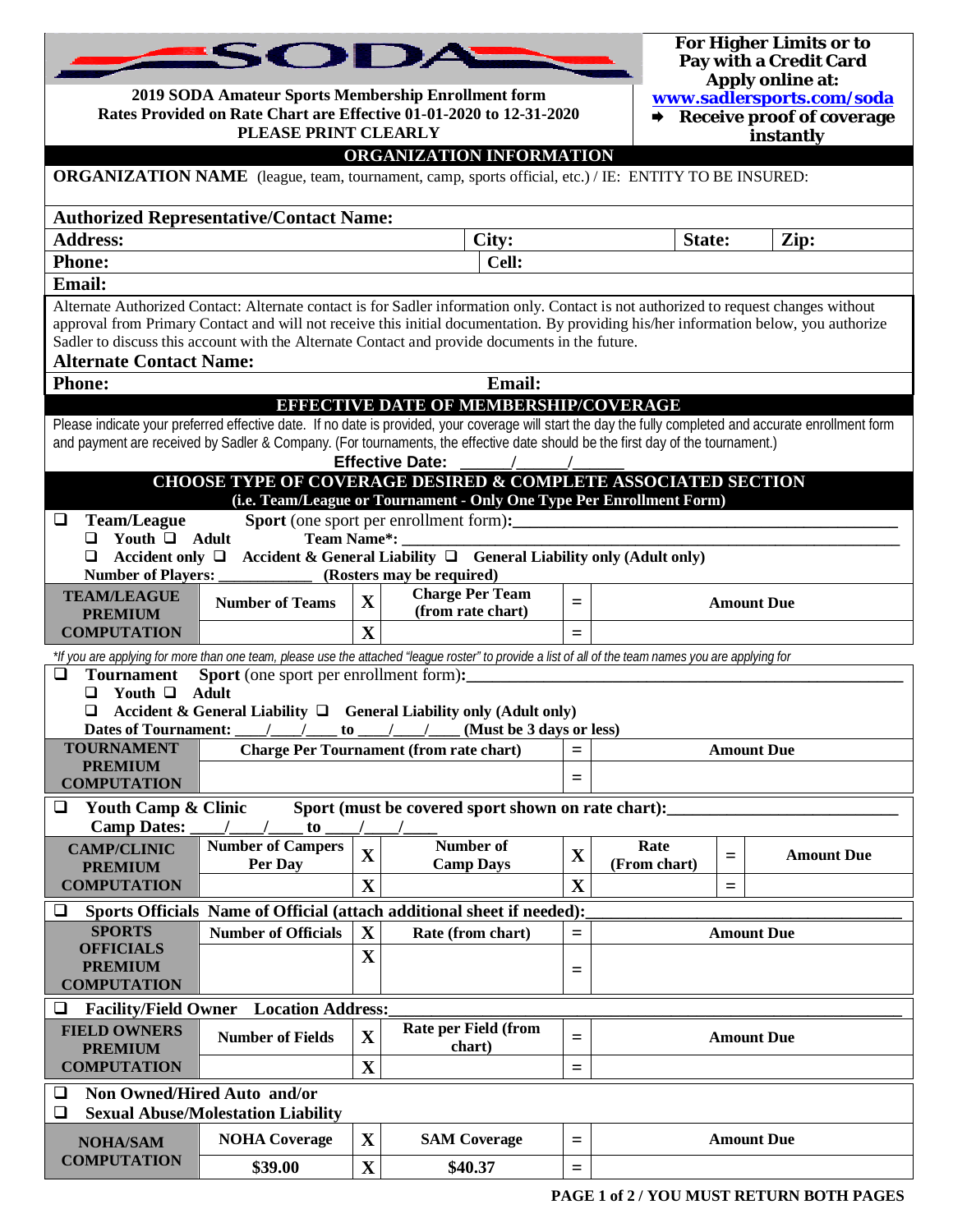| HOW DID YOU HEAR ABOUT SODA MEMBERSHIP INSURANCE PROGRAM (Please check one):                                                                                     |                                                                        |                                       |  |  |  |  |
|------------------------------------------------------------------------------------------------------------------------------------------------------------------|------------------------------------------------------------------------|---------------------------------------|--|--|--|--|
| $\Box$ Already doing business with SODA                                                                                                                          | $\Box$ Recommended By Another Team/League $\Box$ Catalogue/Magazine Ad |                                       |  |  |  |  |
| $\Box$ Phone Call from Sadler & Company                                                                                                                          | $\Box$ Referral from Sadler & Company                                  | $\Box$ Referral from Parks & Rec Dept |  |  |  |  |
| $\Box$ Referral from School/School District                                                                                                                      | $\Box$ Search Engine                                                   | $\Box$ Other:                         |  |  |  |  |
| If renewing, which type of communication that you received best prompted you to renew your coverage?<br>$\Box$ Letter $\Box$ Email $\Box$ Postcard $\Box$ Other: |                                                                        |                                       |  |  |  |  |
|                                                                                                                                                                  | <b>COMPENSATION DISCLOSURE</b>                                         |                                       |  |  |  |  |
| I understand and by my signature below, agree that charges shown include a commission payable to Sadler & Company,                                               |                                                                        |                                       |  |  |  |  |
| Inc., for insurance services. In addition, charges shown include SODA affiliate membership fees.                                                                 |                                                                        |                                       |  |  |  |  |
|                                                                                                                                                                  |                                                                        |                                       |  |  |  |  |
| <b>RISK PURCHASING GROUP</b>                                                                                                                                     |                                                                        |                                       |  |  |  |  |
| The completion of this enrollment form confirms our desire to obtain General Liability insurance through the ERS Risk                                            |                                                                        |                                       |  |  |  |  |
|                                                                                                                                                                  | Purchasing Group Association, Inc., if such coverage is chosen.        |                                       |  |  |  |  |

#### **WARRANTY STATEMENT – READ & SIGN**

I understand that the insurance company, in determining whether to provide insurance coverage will rely on the information contained in this form and all other information being submitted. I hereby warrant, represent and confirm that, to the best of my knowledge, all information provided is complete, true and correct.

I am aware that the insurance company expects accurate reporting for my charge calculation, and should my figures exceed my estimates during the coverage term I will make arrangements to pay the additional charges. I understand that my books and records may be examined or audited by the insurance company at any time during the coverage period and up to three years afterwards. Intentional misrepresentation or misreporting may jeopardize coverage

I further acknowledge that I have reviewed the insurance plan descriptions provided with this enrollment form and understand the exclusions that apply, as well as the activities and operations for which coverage is not provided.

| $\sim$<br>Signature:           | <b>Drintod</b><br>rinted Name: |
|--------------------------------|--------------------------------|
| <b>Title:</b>                  | Date:                          |
| $\sim$ $\sim$<br>$\sim$ $\sim$ |                                |

#### **Total Amount Due (from prior page):**

**IF APPLYING USING THIS ENROLLMENT FORM (INSTEAD OF APPLYING ONLINE) CERTIFICATES EVIDENCING COVERAGE WILL BE ISSUED WITHIN 6 BUSINESS DAYS OF RECEIPT AND WILL BE EMAILED TO YOU**

| SIGN ABOVE AND SEND THIS ENROLLMENT FORM<br>WITH YOUR CHECK (PAYABLE TO SADLER & COMPANY INC) TO:                           |                                                                                                                                                                                  |                                                                                                                                                                                                    |  |  |  |
|-----------------------------------------------------------------------------------------------------------------------------|----------------------------------------------------------------------------------------------------------------------------------------------------------------------------------|----------------------------------------------------------------------------------------------------------------------------------------------------------------------------------------------------|--|--|--|
| <b>OPTION 1</b><br>FAXTO:<br>$(803)$ 256-4017<br><b>Follow Attached</b><br><b>HOW TO FAX A CHECK</b><br><b>Instructions</b> | <b>OPTION 2</b><br><b>OVERNIGHT DELIVERY:</b><br>SADLER & COMPANY, INC.<br><b>Attn: Sports Department</b><br>3014 DEVINE ST., 2 <sup>ND</sup> FLOOR<br><b>COLUMBIA, SC 29205</b> | <b>OPTION 3</b><br><b>U.S. MAIL:</b><br>SADLER & COMPANY, INC.<br><b>Attn: Sports Department</b><br><b>PO BOX 5866</b><br><b>COLUMBIA, SC 29250-5866</b><br>(Allow 6 business days for processing) |  |  |  |
| Page 2 of 2<br>You Must Return Both Pages                                                                                   | Email: soda@sadlersports.com                                                                                                                                                     | © 1997-2019 Sadler & Company, Inc. All<br><b>Rights Reserved.</b>                                                                                                                                  |  |  |  |

#### **For proof of coverage instantly, higher limits, or to pay with a credit card, apply online at www.sadlersports.com/soda**

**NOTE TO ALL AGENTS & BROKERS** – there are no commissions included in this program. Charges are NET and may not be altered on the enrollment form. A fee may be separately charged, subject to state insurance regulations. (In addition, proof of coverage will be sent direct to the named insured and will not be sent to an agent.)

### **NOTE: CHARGES ARE FULLY EARNED AT INCEPTION**

**AND THERE ARE NO PROVISIONS FOR CANCELLATIONS OR REFUNDS.**

**Sadler & Company Inc. PO Box 5866 Columbia SC 29250 Agent: John Sadler (P) 800-622-7370 (F) 803-256-4017 Email: soda@sadlersports.com**

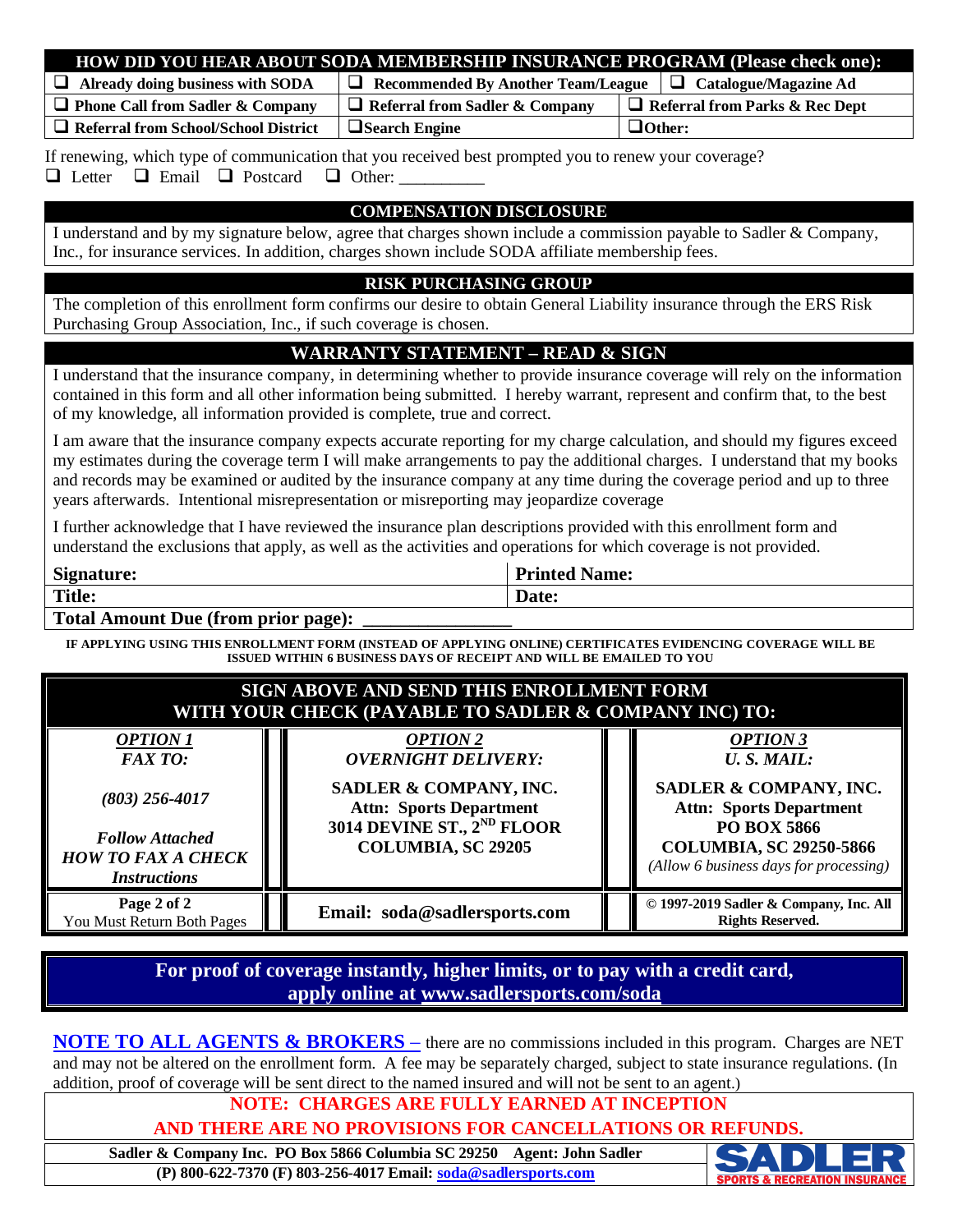

# *SODA AMATEUR SPORTS MEMBERSHIP INSURANCE PROGRAM LEAGUE ROSTER*

**Please list all teams in the league (Make additional copies if needed)**



|                         | <b>TEAM NAME</b> | <b>CONTACT PERSON</b> | <b>CONTACT</b><br>PHONE# |
|-------------------------|------------------|-----------------------|--------------------------|
| $\mathbf{1}$            |                  |                       |                          |
| $\boldsymbol{2}$        |                  |                       |                          |
| $\overline{\mathbf{3}}$ |                  |                       |                          |
| $\overline{\mathbf{4}}$ |                  |                       |                          |
| 5                       |                  |                       |                          |
| 6                       |                  |                       |                          |
| $\overline{7}$          |                  |                       |                          |
| 8                       |                  |                       |                          |
| $\boldsymbol{9}$        |                  |                       |                          |
| 10                      |                  |                       |                          |
| 11                      |                  |                       |                          |
| 12                      |                  |                       |                          |
| 13                      |                  |                       |                          |
| 14                      |                  |                       |                          |
| 15                      |                  |                       |                          |
| <b>16</b>               |                  |                       |                          |
| <b>17</b>               |                  |                       |                          |
| 18                      |                  |                       |                          |
| 19                      |                  |                       |                          |
| 20                      |                  |                       |                          |
| 21                      |                  |                       |                          |
| 22                      |                  |                       |                          |
| 23                      |                  |                       |                          |
| 24                      |                  |                       |                          |
| 25                      |                  |                       |                          |
| $\overline{26}$         |                  |                       |                          |
| 27                      |                  |                       |                          |
| 28                      |                  |                       |                          |
| 29                      |                  |                       |                          |
| 30                      |                  |                       |                          |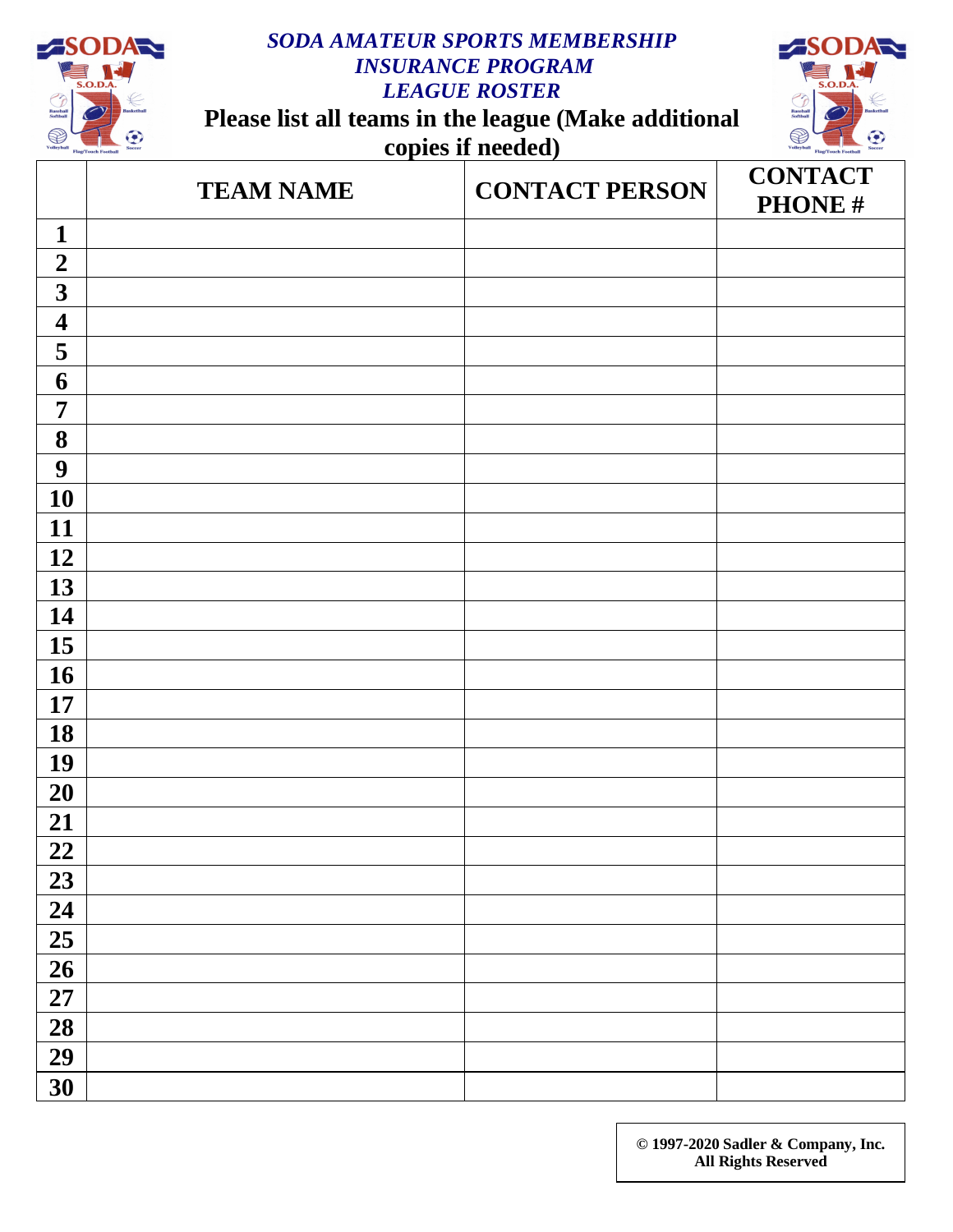

### *SODA AMATEUR SPORTS MEMBERSHIP INSURANCE PROGRAM LEAGUE ROSTER*



|                         | <b>TEAM NAME:</b>                             |                                              | <b>SPORT:</b>                                  |                                              |  |  |  |
|-------------------------|-----------------------------------------------|----------------------------------------------|------------------------------------------------|----------------------------------------------|--|--|--|
|                         | <b>PLAYER NAME</b>                            |                                              | <b>DATE OF</b><br><b>BIRTH</b><br>(mm/dd/yyyy) | <b>PLAYER PHONE #</b><br>(include area code) |  |  |  |
| 1                       |                                               |                                              |                                                |                                              |  |  |  |
| $\overline{2}$          |                                               |                                              |                                                |                                              |  |  |  |
| $\overline{\mathbf{3}}$ |                                               |                                              |                                                |                                              |  |  |  |
| $\overline{\mathbf{4}}$ |                                               |                                              |                                                |                                              |  |  |  |
| 5                       |                                               |                                              |                                                |                                              |  |  |  |
| 6                       |                                               |                                              |                                                |                                              |  |  |  |
| $\overline{7}$          |                                               |                                              |                                                |                                              |  |  |  |
|                         |                                               |                                              |                                                |                                              |  |  |  |
| 8                       |                                               |                                              |                                                |                                              |  |  |  |
| 9                       |                                               |                                              |                                                |                                              |  |  |  |
| 10                      |                                               |                                              |                                                |                                              |  |  |  |
| 11                      |                                               |                                              |                                                |                                              |  |  |  |
| 12                      |                                               |                                              |                                                |                                              |  |  |  |
| 13                      |                                               |                                              |                                                |                                              |  |  |  |
| 14                      |                                               |                                              |                                                |                                              |  |  |  |
| 15                      |                                               |                                              |                                                |                                              |  |  |  |
| <b>16</b>               |                                               |                                              |                                                |                                              |  |  |  |
| 17                      |                                               |                                              |                                                |                                              |  |  |  |
| 18                      |                                               |                                              |                                                |                                              |  |  |  |
| 19                      |                                               |                                              |                                                |                                              |  |  |  |
|                         |                                               |                                              |                                                |                                              |  |  |  |
| 20                      |                                               |                                              |                                                |                                              |  |  |  |
| 21                      |                                               |                                              |                                                |                                              |  |  |  |
| 22                      |                                               |                                              |                                                |                                              |  |  |  |
| 23                      |                                               |                                              |                                                |                                              |  |  |  |
| 24                      |                                               |                                              |                                                |                                              |  |  |  |
| 25                      |                                               |                                              |                                                |                                              |  |  |  |
|                         | <b>SPORT</b>                                  | <b>YOUTH</b><br>(Maximum # players per team) |                                                | <b>ADULT</b><br>(Maximum # players per team) |  |  |  |
|                         | Archery/Volleyball/Tennis/ Frisbee/Golf       | 10                                           |                                                | 10                                           |  |  |  |
|                         | Baseball/Softball/Cricket/Kickball/Wiffleball | 18                                           |                                                | $\overline{20}$                              |  |  |  |
|                         | <b>Basketball</b><br>Dodgeball                | $\overline{18}$<br>25                        |                                                | 20<br>$\overline{25}$                        |  |  |  |
|                         | <b>Street Hockey</b>                          | $\overline{18}$                              |                                                | 18                                           |  |  |  |
|                         | Flag Football / Inline Hockey / Lacrosse      | 18 Inline / 24 Lacrosse/ 25 Flag             |                                                | $\overline{25}$                              |  |  |  |
|                         | <b>Basketball 3 on 3</b>                      | 8                                            |                                                | 20                                           |  |  |  |
|                         | Flag Football 4 on 4                          | 8                                            |                                                | $\pmb{8}$                                    |  |  |  |
|                         | Volleyball 2 on 2 and Volleyball 4 on 4       | 8                                            |                                                | $\boldsymbol{8}$                             |  |  |  |
|                         | <b>Soccer</b>                                 | 18                                           |                                                | 24                                           |  |  |  |
|                         | Soccer - 4 on 4                               | 16                                           |                                                | 16                                           |  |  |  |

**© 1997-2020 Sadler & Company, Inc. All Rights Reserved**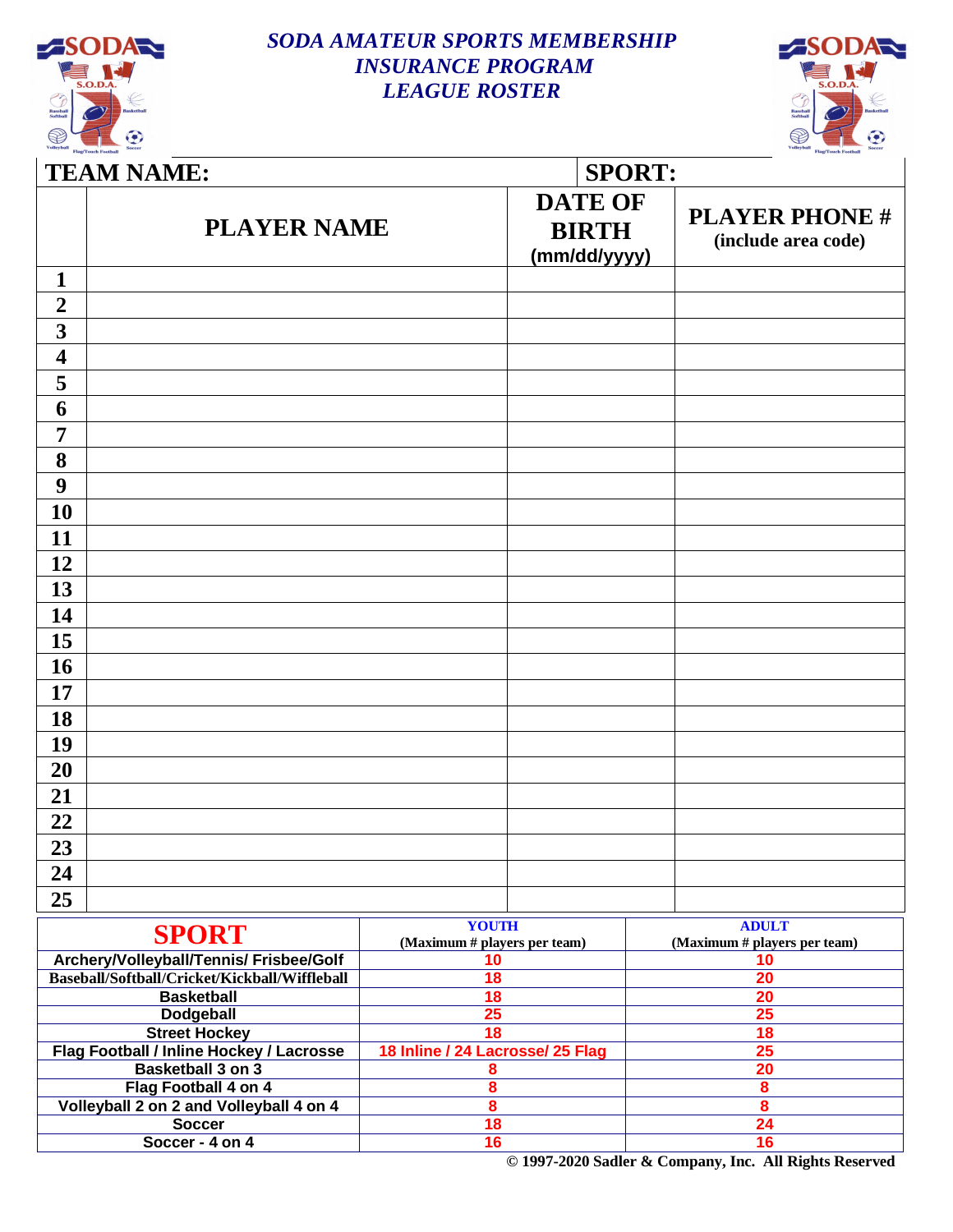# **Minor Waiver/Release RELEASE OF LIABILITY FOR MINOR PARTICIPANTS READ BEFORE SIGNING**

| IN CONSIDERATION OF _______                                                                                                                                                                                                                                                                                                                                                                                                                                                                                                        | , my child/ward, being allowed to  |
|------------------------------------------------------------------------------------------------------------------------------------------------------------------------------------------------------------------------------------------------------------------------------------------------------------------------------------------------------------------------------------------------------------------------------------------------------------------------------------------------------------------------------------|------------------------------------|
| Name of Minor Child/Ward                                                                                                                                                                                                                                                                                                                                                                                                                                                                                                           |                                    |
| participate in any way in the                                                                                                                                                                                                                                                                                                                                                                                                                                                                                                      | related events and activities, the |
| Legal Name of Your Sports Program, Ex: League Name<br>undersigned acknowledges, appreciates, and agrees that:                                                                                                                                                                                                                                                                                                                                                                                                                      |                                    |
| 1. The risk of injury to my child/ward from the activities involved in these programs is significant, including<br>the potential for permanent disability and death, and while particular rules, equipment, and personal<br>discipline may reduce this risk, the risk of serious injury does exist; and,                                                                                                                                                                                                                           |                                    |
| 2. I FOR MYSELF, SPOUSE, AND CHILD/WARD, I KNOWINGLY AND FREELY ASSUME ALL<br>SUCH RISKS, both known and unknown, EVEN IF ARISING FROM THE NEGLIGENCE OF THE<br>RELEASEES or others, and assume full responsibility for my child/ward's participation; and,                                                                                                                                                                                                                                                                        |                                    |
| 3. I willingly agree to comply with the program's stated and customary terms and conditions for participation.<br>If I observe any unusual significant concern in my child/ward's readiness for participation and/or in the<br>program itself, I will remove my child/ward from the participation and bring such attention of the nearest<br>official immediately; and,                                                                                                                                                            |                                    |
| 4. I for myself, my spouse, my child/ward, and on behalf of my/our heirs, assigns, personal representatives<br>and next of kin, HEREBY RELEASE AND HOLD<br>HARMLESS<br>HARMLESS<br>Legal Name Of Your Sports Program, Ex: League Name                                                                                                                                                                                                                                                                                              |                                    |
| its directors, officers, officials, agents, employees, volunteers, other participants, sponsoring agencies,<br>sponsors, advertisers, and if applicable, owners and lessors of premises used to conduct the event<br>("Releasees"), WITH RESPECT TO ANY AND ALL INJURY, DISABILITY, DEATH, or loss or<br>damage to person or property incident to my child/ward's involvement or participation in these programs,<br>WHETHER ARISING FROM THE NEGLIGENCE OF THE RELEASEES OR OTHERWISE, to the<br>fullest extent permitted by law. |                                    |
| 5. I, for myself, my spouse, my child's/ward, and on behalf of my/our heirs, assigns, personal representatives<br>and next of kin, HEREBY INDEMNIFY AND HOLD HARMLESS all the above Releasees from any and<br>all liabilities incident to my child's/ward involvement or participation in these programs, EVEN IF<br>ARISING FROM THEIR NEGLIGENCE, to the fullest extent permitted by law.                                                                                                                                        |                                    |

#### **I HAVE READ THIS RELEASE OF LIABILITY AND ASSUMPTION OF RISK AGREEMENT, FULLY UNDERSTAND ITS TERMS, UNDERSTAND THAT I HAVE GIVEN UP SUBSTANTIAL RIGHTS BY SIGNING IT, AND SIGN IT FREELY AND VOLUNTARILY WITHOUT ANY INDUCEMENT.**

| (PARENT/GUARDIAN SIGNATURE) | (PRINT NAME) |
|-----------------------------|--------------|

(PRINT NAME)

#### Date Signed:

#### **UNDERSTANDING OF RISK**

**I understand the seriousness of the risks involved in participating in this program, my personal responsibilities for adhering to rules and regulations, and accept them as a participant.**

\_\_\_\_\_\_\_\_\_\_\_\_\_\_\_\_\_\_\_\_\_\_\_\_\_\_\_\_\_\_\_\_\_\_\_\_\_\_\_\_\_\_\_\_\_\_\_\_\_\_\_\_ \_\_\_\_\_\_\_\_\_\_\_\_\_\_\_\_\_\_\_\_\_\_\_\_\_\_\_\_\_\_\_\_\_\_\_\_\_\_\_\_\_\_\_\_\_\_\_\_

|              | (PARTICIPANT SIGNATURE) |  |
|--------------|-------------------------|--|
| Date Signed: |                         |  |

(PRINT NAME)

**NOTE**: This is a SAMPLE WAIVER FORM only. Final wording should be as directed by the insured's counsel, but must observe the principles represented within the above. This form provided courtesy of K&K Insurance Group.

**This signed waiver/release should be kept on file by the sports organization for at least 7 years or possibly longer if the player has been involved in a serious injury.**

Ed. 01-30-09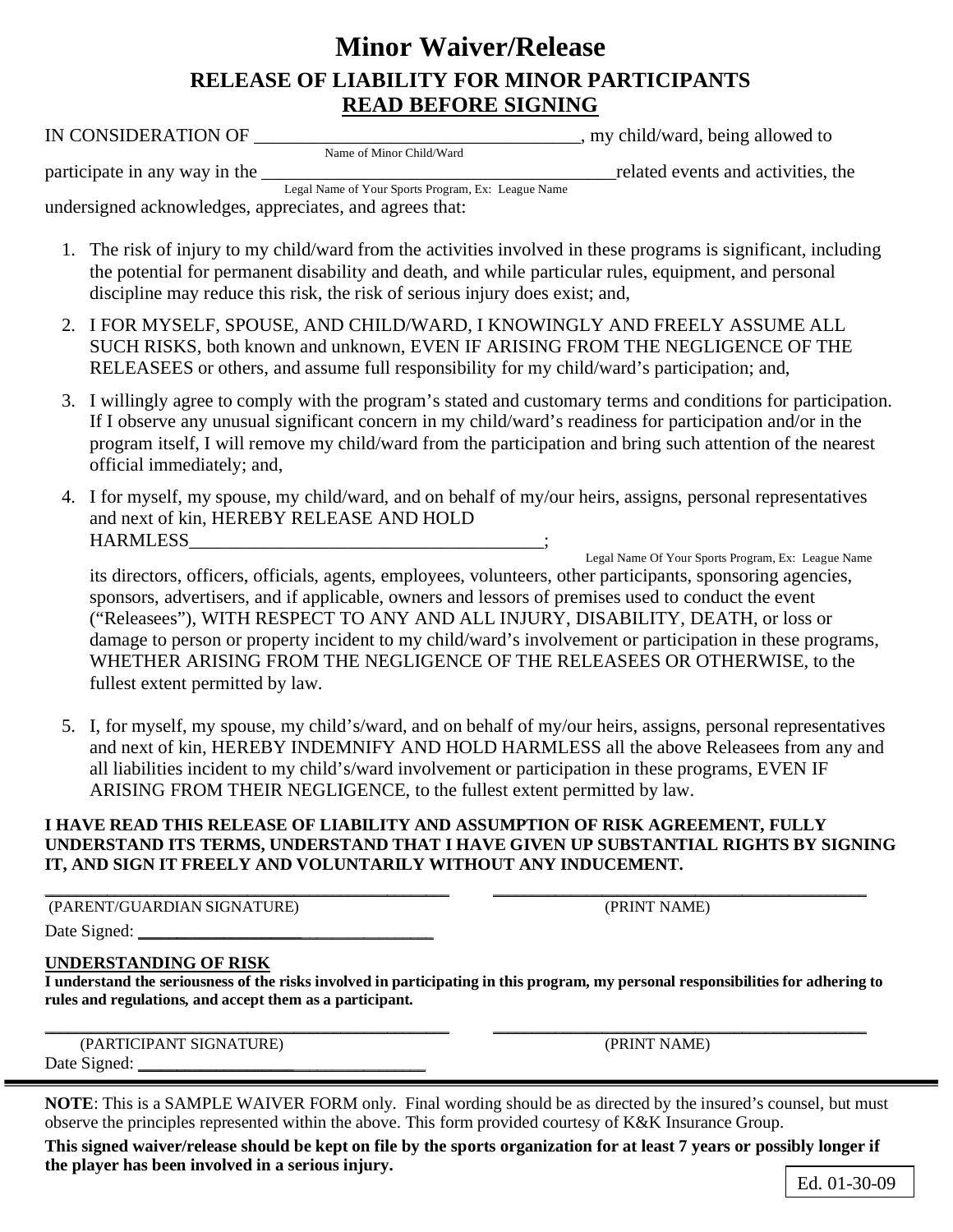# **Adult Waiver/Release AMATEUR ATHLETIC WAIVER AND RELEASE OF LIABILITY READ BEFORE SIGNING**

In consideration of being allowed to participate in any way in

(Name of Organization)

athletic sports program, related events and activities, the undersigned acknowledges, appreciates, and agrees that:

- 1) The risk of injury from the activities involved in this program is significant, including the potential for permanent paralysis and death, and while particular rules, equipment, and personal discipline may reduce this risk, the risk of serious injury does exist; and,
- 2) I KNOWINGLY AND **FREELY** ASSUME ALL SUCH RISKS, both known and unknown, EVEN **IF** ARISING FROM THE **NEGLIGENCE** OF THE RELEASEES or others, and assume full responsibility for my participation; and,
- 3) I willingly agree to comply with the stated and customary terms and conditions for participation. If, however, I observe any unusual significant hazard during my presence or participation, I will remove myself from participation and bring such to the attention of the nearest official immediately; and,
- 4) I, for myself and on behalf of my heirs, assigns, personal representatives and next of kin, HEREBY RELEASE AND HOLD HARMLESS \_\_\_\_\_\_\_\_\_\_\_\_\_\_\_\_\_\_\_\_\_\_\_\_\_\_\_\_\_\_\_\_\_\_\_\_\_\_\_\_\_\_\_\_\_\_\_\_\_\_\_

## (Name of Organization)

their directors, officers, officials, agents, volunteers and/or employees, other participants, sponsoring agencies, sponsors, advertisers, and if applicable, owners and lessors of premises used to conduct the event ("RELEASEES"), WITH RESPECT TO ANY AND ALL INJURY, DISABILITY, DEATH, or loss or damage to person or property, WHETHER ARISING FROM THE NEGLIGENCE OF THE RELEASEES OR OTHERWISE, to the fullest extent permitted by law.

**I HAVE READ THIS RELEASE OF LIABILITY AND ASSUMPTION OF RISK AGREEMENT, FULLY UNDERSTAND ITS TERMS, UNDERSTAND THAT I HAVE GIVEN UP SUBSTANTIAL RIGHTS BY SIGNING IT, AND SIGN IT FREELY AND VOLUNTARILY WITHOUT ANY INDUCEMENT.**

\_\_\_\_\_\_\_\_\_\_\_\_\_\_\_\_\_\_\_\_\_\_\_\_\_\_\_\_\_\_\_\_\_\_\_\_\_\_\_\_\_\_\_\_\_\_\_\_\_\_\_\_\_\_\_\_ DATE SIGNED: \_\_\_\_\_\_\_\_\_\_\_\_\_\_\_\_\_\_\_\_\_\_

(Participant's Signature)

### **FOR PARTICIPANTS OF MINORITY AGE (UNDER AGE 18 AT THE TIME OF REGISTRATION)**

This is to certify that I, as parent/guardian with legal responsibility for this participant, do consent and agree to his/her release as provided above of all the Releasees, and for myself, my heirs, assigns, and next of kin, I release and agree to indemnify and hold harmless the Releasees from any and all liabilities incident to my minor child's involvement or participation in these programs as provided above, EVEN IF ARISING FROM THEIR NEGLIGENCE, to the fullest extent permitted by law.

\_\_\_\_\_\_\_\_\_\_\_\_\_\_\_\_\_\_\_\_\_\_\_\_\_\_\_\_\_\_\_\_\_\_\_\_\_\_\_\_\_\_\_\_\_\_\_\_\_ DATE SIGNED: \_\_\_\_\_\_\_\_\_\_\_\_\_\_\_\_\_\_\_\_\_

(Parent/Guardian Signature) Emergency Phone Number :\_(\_\_\_\_\_\_\_\_) \_\_\_\_\_\_\_\_\_\_\_\_\_\_\_\_\_

This is a SAMPLE WAIVER FORM only. Final wording should be directed by the insured's counsel, but must observe the principles represented within the above. This form provided courtesy of K&K Insurance Group.

**This signed waiver/release should be kept on file by the sports organization for at least 7 years or possibly longer if the player has been involved in a serious injury.**

Ed. 01-30-09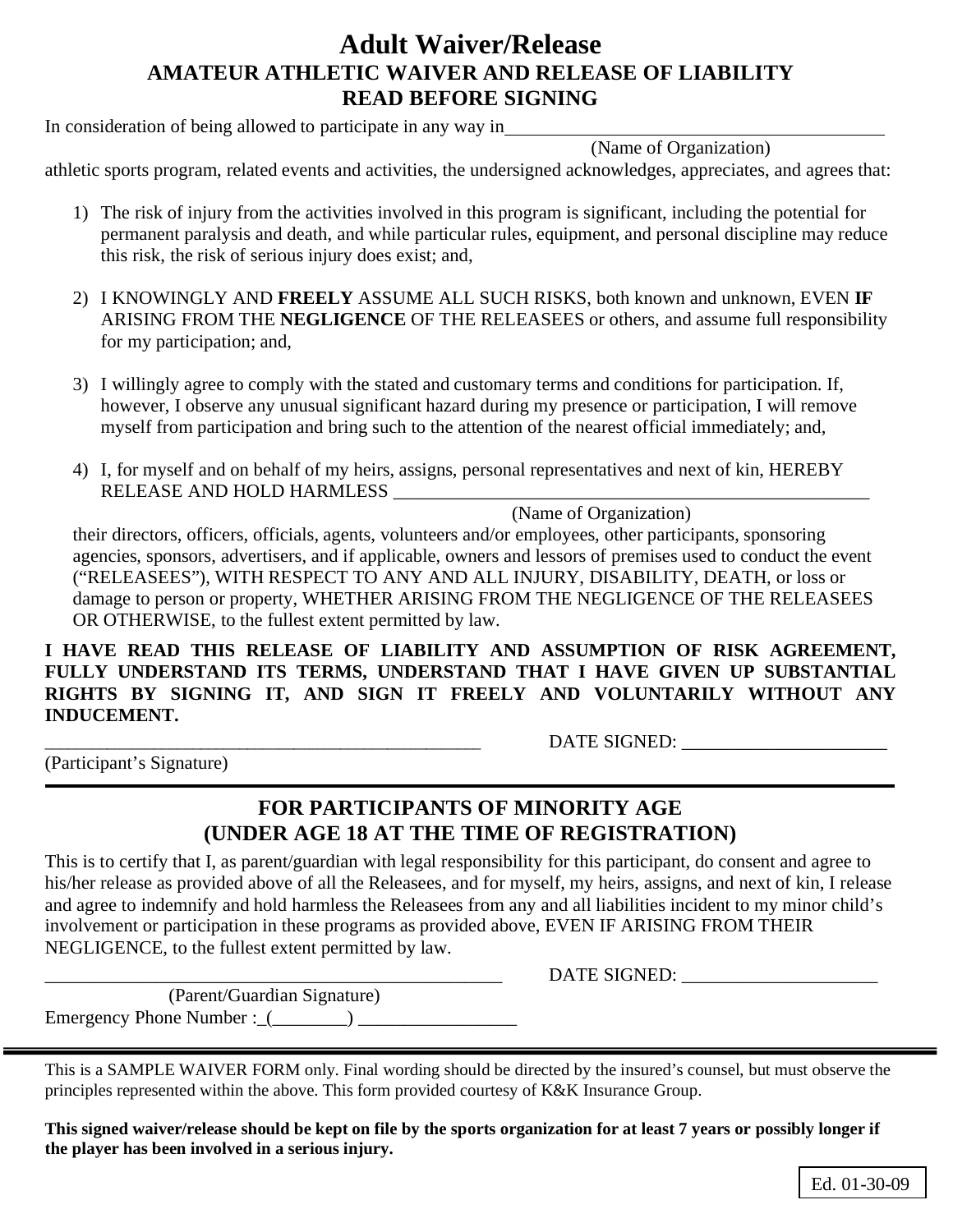# **REQUEST FOR CERTIFICATES OF INSURANCE**

### **RETURN THIS PAGE ONLY IF YOU NEED TO PROVIDE PROOF OF COVERAGE TO A PROPERTY OWNER OR SPONSOR.**

#### **Insured Organization Name:**

Please indicate the entities that require a COI and complete the requested information. If you do not provide the complete mailing address and indicate the relationship we cannot issue the COI. Property Owners/Lessors and Sponsors are automatically included as Additional Insureds on the General Liability policy and will be shown as such on the COI. Please note that COI's will not be sent directly to these entities – they will be sent to you to deliver.

If your property owner requires an "Additional Insured Endorsement" you must specifically request this and send a copy of their requirement/instructions so that we can make sure we issue what they require.

#### **CHECK THE TYPE OF CERTIFICATE THAT YOU ARE REQUESTING:**

| <b>Additional Insured</b><br><b>Certificate Holder / Evidence of Coverage only</b><br>ப                                        |               |                                |
|--------------------------------------------------------------------------------------------------------------------------------|---------------|--------------------------------|
| <b>Name of Certificate Holder:</b>                                                                                             |               |                                |
| <b>Contact Name:</b>                                                                                                           |               |                                |
| <b>Complete Mailing Address:</b>                                                                                               |               |                                |
| City:                                                                                                                          | State:        | Zip:                           |
| Relationship to you: $\Box$ Property Owner/Lessor $\Box$ Sponsor                                                               | $\Box$ CG2011 | □ Waiver of Subrogation        |
| $\Box$ Other:                                                                                                                  | $\Box$ CG2026 | <b>LEndorsement Required</b>   |
| <b>CHECK THE TYPE OF CERTIFICATE THAT YOU ARE REQUESTING:</b>                                                                  |               |                                |
| <b>Additional Insured</b><br><b>Certificate Holder / Evidence of Coverage only</b><br>u                                        |               |                                |
| <b>Name of Certificate Holder:</b>                                                                                             |               |                                |
| <b>Contact Name:</b>                                                                                                           |               |                                |
| <b>Complete Mailing Address:</b>                                                                                               |               |                                |
| City:                                                                                                                          | State:        | Zip:                           |
| Relationship to you: $\Box$ Property Owner/Lessor $\Box$ Sponsor                                                               | $\Box$ CG2011 | □ Waiver of Subrogation        |
| $\Box$ Other:                                                                                                                  | $\Box$ CG2026 | <b>LEndorsement Required</b>   |
| <b>CHECK THE TYPE OF CERTIFICATE THAT YOU ARE REQUESTING:</b>                                                                  |               |                                |
| <b>Additional Insured</b><br><b>Certificate Holder / Evidence of Coverage only</b><br>u                                        |               |                                |
| <b>Name of Certificate Holder:</b>                                                                                             |               |                                |
| <b>Contact Name:</b>                                                                                                           |               |                                |
| <b>Complete Mailing Address:</b>                                                                                               |               |                                |
| City:                                                                                                                          | State:        | Zip:                           |
| Relationship to you: $\Box$ Property Owner/Lessor $\Box$ Sponsor                                                               | $\Box$ CG2011 | <b>O</b> Waiver of Subrogation |
| $\Box$ Other:                                                                                                                  | $\Box$ CG2026 | <b>LEndorsement Required</b>   |
| If additional certificates are needed, please attach a separate piece of paper with all of the information indicated<br>above. |               |                                |